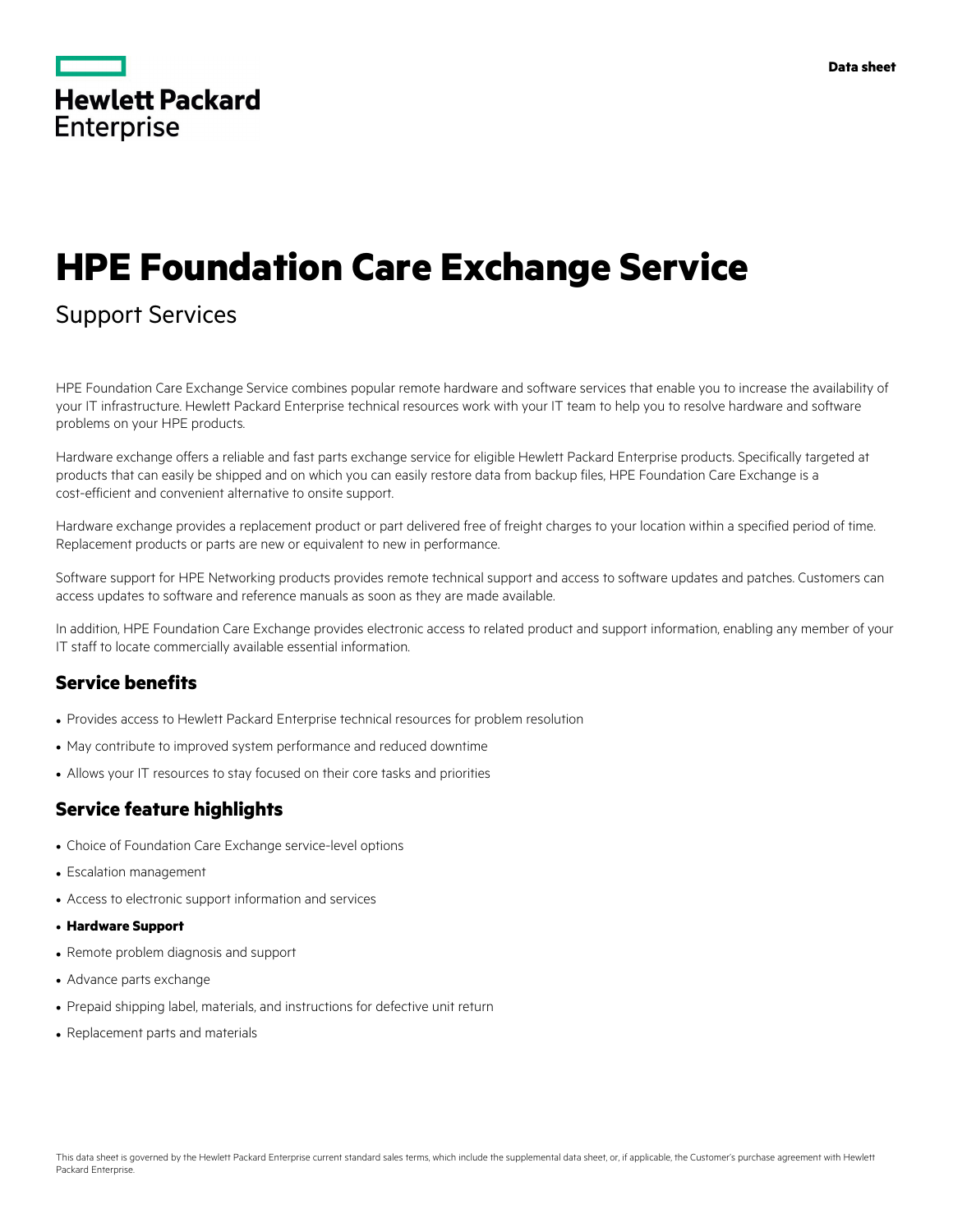• Problem analysis and resolution

#### • **Software support**

- Access to remote technical resources
- License to use software updates
- Software support
- Software features and operational support
- HPE recommended software and documentation updates method
- Firmware updates for selected products

# **Table 1. Service features**

| Feature                                                         | <b>Delivery specifications</b>                                                                                                                                                                                                                                                                                                                                                                                                                                                                                                                                     |
|-----------------------------------------------------------------|--------------------------------------------------------------------------------------------------------------------------------------------------------------------------------------------------------------------------------------------------------------------------------------------------------------------------------------------------------------------------------------------------------------------------------------------------------------------------------------------------------------------------------------------------------------------|
| <b>HPE Foundation Care Exchange</b><br>service-level options    | For Hewlett Packard Enterprise products covered by Foundation Care Exchange, HPE offers two distinct hardware replacement<br>parts exchange service levels:                                                                                                                                                                                                                                                                                                                                                                                                        |
|                                                                 | • HPE Foundation Care NBD Exchange Service                                                                                                                                                                                                                                                                                                                                                                                                                                                                                                                         |
|                                                                 | • HPE Foundation Care 4-hour Exchange Service                                                                                                                                                                                                                                                                                                                                                                                                                                                                                                                      |
|                                                                 | The details of the HPE Foundation Care Exchange hardware replacement parts exchange service levels are outlined in the text that<br>follows. These services are subject to local availability. Contact a local Hewlett Packard Enterprise sales office for detailed information<br>on service availability.                                                                                                                                                                                                                                                        |
| <b>Escalation management</b>                                    | Hewlett Packard Enterprise has established formal escalation procedures to facilitate the resolution of complex incidents. Local<br>Hewlett Packard Enterprise management coordinates incident escalation, enlisting the skills of appropriate HPE resources and/or<br>selected third parties to assist with problem solving.                                                                                                                                                                                                                                      |
| <b>Access to electronic support</b><br>information and services | As part of this service, Hewlett Packard Enterprise provides access to commercially available electronic and Web-based tools. The<br>Customer has access to:                                                                                                                                                                                                                                                                                                                                                                                                       |
|                                                                 | · Certain capabilities that are made available to registered users, subscribing to hardware-related proactive service notifications, and<br>participating in support forums for solving problems and sharing best practices with other registered users                                                                                                                                                                                                                                                                                                            |
|                                                                 | . Expanded Web-based searches of technical support documents to help facilitate problem-solving                                                                                                                                                                                                                                                                                                                                                                                                                                                                    |
|                                                                 | . A search of Hewlett Packard Enterprise and third-party hosted knowledge databases for certain third-party products in order to<br>retrieve product information, get answers to support questions, and participate in support forums; this service may be limited by<br>third-party access restrictions.                                                                                                                                                                                                                                                          |
| <b>Hardware support</b>                                         |                                                                                                                                                                                                                                                                                                                                                                                                                                                                                                                                                                    |
| Remote problem diagnosis and<br>support                         | When experiencing a problem, the Customer must first place a call to a designated support telephone number. Hewlett Packard<br>Enterprise will provide basic telephone technical assistance with installation, product configuration, setup, and problem resolution.<br>Prior to any remote or offsite assistance, HPE may ask the Customer to provide relevant information, start diagnostic tools, and<br>perform other supporting activities at the request of HPE. HPE will then work with the Customer remotely to isolate the hardware<br>problem.           |
| <b>Advance parts exchange</b>                                   | Hewlett Packard Enterprise will confirm that the ordered part will be shipped in advance of HPE's receipt of the defective part, within<br>the hardware replacement parts exchange service-level. The Customer must return the defective part within the time specified by<br>HPE in the Customer Responsibilities section of this datasheet. The replaced product becomes the property of HPE. For a part not<br>returned within the specified time period, the Customer will be billed and required to pay for such retained part at full country list<br>price. |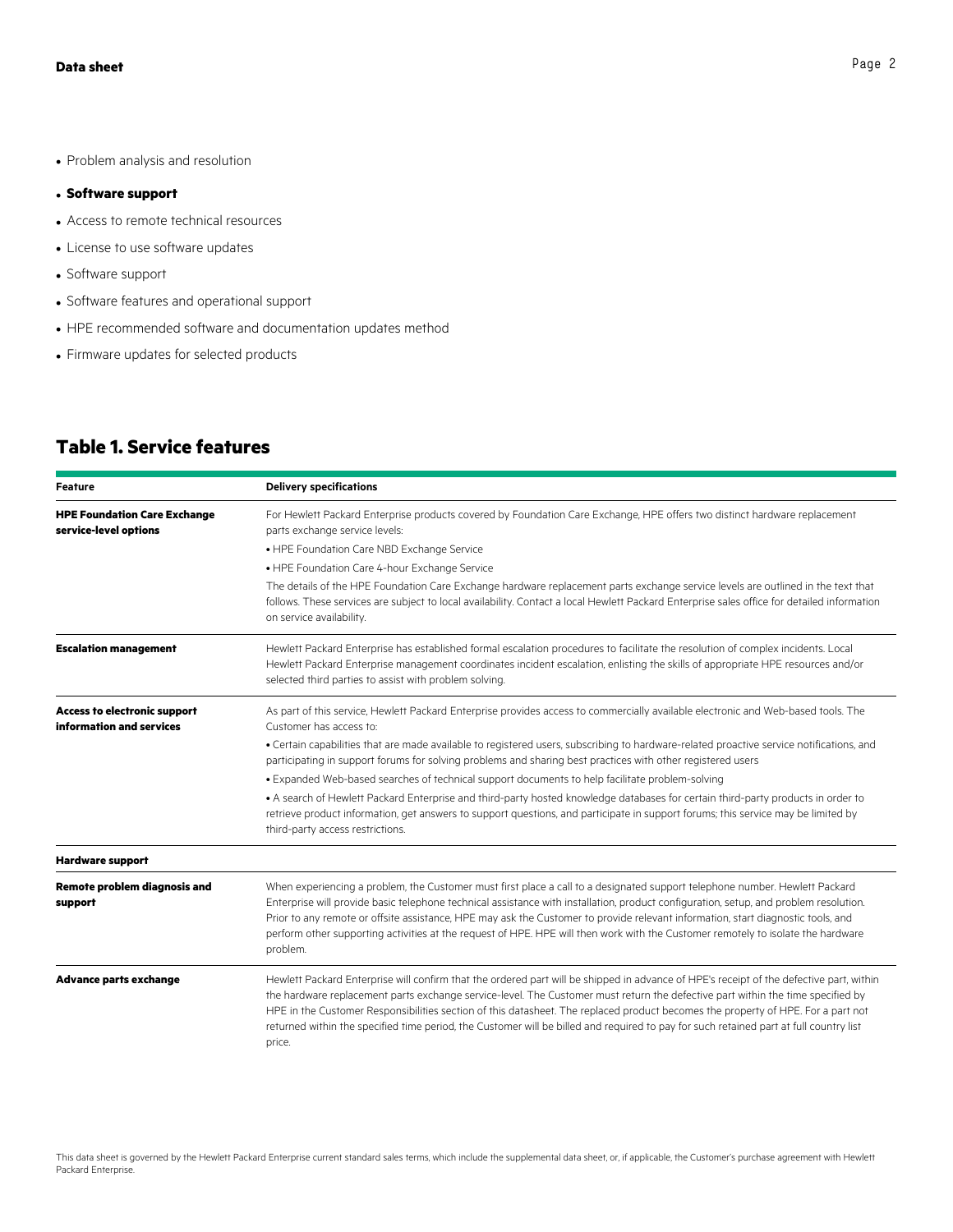| Prepaid shipping label, materials and<br>instructions for defective unit return | Hewlett Packard Enterprise will ship the HPE-supported replacement product in a container suitable for returning the defective<br>product to HPE. Instructions and a prepaid shipping label for the return of the failed product will be included in the replacement<br>product's shipping container, and Customer will return the defective product in the shipping container in accordance with HPE's<br>instructions.                                                                                                                                                                                                                                              |
|---------------------------------------------------------------------------------|-----------------------------------------------------------------------------------------------------------------------------------------------------------------------------------------------------------------------------------------------------------------------------------------------------------------------------------------------------------------------------------------------------------------------------------------------------------------------------------------------------------------------------------------------------------------------------------------------------------------------------------------------------------------------|
| <b>Replacement parts and materials</b>                                          | Hewlett Packard Enterprise will provide HPE-supported replacement parts and materials necessary to maintain the covered<br>hardware product in operating condition, including parts and materials for available and recommended engineering improvements.<br>Replacement parts become the property of HPE. Customers who wish to retain, degauss, or otherwise physically destroy replaced<br>parts will be billed and required to pay for the replacement units.                                                                                                                                                                                                     |
|                                                                                 | Supplies and consumable parts are not supported and will not be provided as part of this service; standard warranty terms and<br>conditions apply to supplies and consumable parts.                                                                                                                                                                                                                                                                                                                                                                                                                                                                                   |
| <b>Problem analysis and resolution</b>                                          | Hewlett Packard Enterprise provides corrective support to resolve identifiable and customer-reproducible software and hardware<br>product problems for covered products. HPE also provides support to help the Customer identify problems that are difficult to<br>reproduce. In addition, HPE provides the Customer with remote assistance in troubleshooting problems and determining<br>configuration parameters for supported configurations.                                                                                                                                                                                                                     |
| Software support<br><b>Access to technical resources</b>                        | The Customer can access Hewlett Packard Enterprise technical resources via telephone, electronic communication, or fax (where<br>locally available) for assistance in resolving software implementation or operations problems.                                                                                                                                                                                                                                                                                                                                                                                                                                       |
| <b>License to use software updates</b>                                          | The Customer receives the license to use software updates to HPE or HPE-supported third-party software for each system, socket,<br>processor, processor core, or end-user software license covered by this service, as allowed by the original Hewlett Packard Enterprise<br>or original manufacturer software license terms.                                                                                                                                                                                                                                                                                                                                         |
|                                                                                 | The license terms shall be as described in the HPE software licensing terms corresponding to the Customer's prerequisite underlying<br>software license, or in accordance with the current licensing terms of the third-party software manufacturer, if applicable, including<br>any additional software licensing terms that may accompany such software updates provided under this service.                                                                                                                                                                                                                                                                        |
| <b>Software support</b>                                                         | Once a software problem is logged, a Hewlett Packard Enterprise Solution Center engineer will respond to the call within two hours.<br>HPE provides corrective support to help resolve identifiable and customer-reproducible software product problems. HPE also<br>provides support to help the Customer identify problems that are difficult to reproduce. In addition, HPE provides the Customer with<br>assistance in troubleshooting problems and determining configuration parameters for supported configurations.                                                                                                                                            |
| <b>Software features and operational</b><br>support                             | Hewlett Packard Enterprise provides information, as commercially available, on current product features, known problems and<br>available solutions, and operational advice and assistance.                                                                                                                                                                                                                                                                                                                                                                                                                                                                            |
| <b>HPE recommended software and</b><br>documentation updates method             | For HPE or HPE-supported third-party software and documentation updates, the recommended delivery method will be determined<br>by Hewlett Packard Enterprise. The primary delivery method for software updates and documentation updates will be via download<br>from the Software Updates and Licensing portal or third-party hosted website.                                                                                                                                                                                                                                                                                                                        |
| <b>Firmware updates for selected</b><br>products                                | Access to firmware updates. As Hewlett Packard Enterprise releases firmware updates to HPE networking hardware or jointware<br>products, these updates will only be made available to the Customers who purchase coverage for such products under this service. In<br>addition:                                                                                                                                                                                                                                                                                                                                                                                       |
|                                                                                 | . Customer has the right to download, install, and use firmware updates for hardware or jointware products covered by this service,<br>subject to all applicable license restrictions in HPE's current standard sales terms.                                                                                                                                                                                                                                                                                                                                                                                                                                          |
|                                                                                 | • HPE will verify entitlement to updates by reasonable means (such as an access code or other identifier) and Customer is<br>responsible for using any such access tools in accordance with the terms of this datasheet and other applicable agreements with<br>HPE.                                                                                                                                                                                                                                                                                                                                                                                                  |
|                                                                                 | . HPE may take additional reasonable steps, including audits, to verify Customer's adherence to terms of its agreements with HPE,<br>including this datasheet.                                                                                                                                                                                                                                                                                                                                                                                                                                                                                                        |
|                                                                                 | • For Customers with licenses to firmware-based software products (features implemented in firmware activated by the purchase of a<br>separate software license product) the Customer must also have, if available, an active HPE Software Support agreement to receive,<br>download, install and use related firmware updates. HPE will assist the Customer with installation of firmware updates as previously<br>described in this document only if the Customer has a license to use the related software updates for each system, socket, processor,<br>core or end-user software license as allowed by the original HPE or original manufacturer license terms. |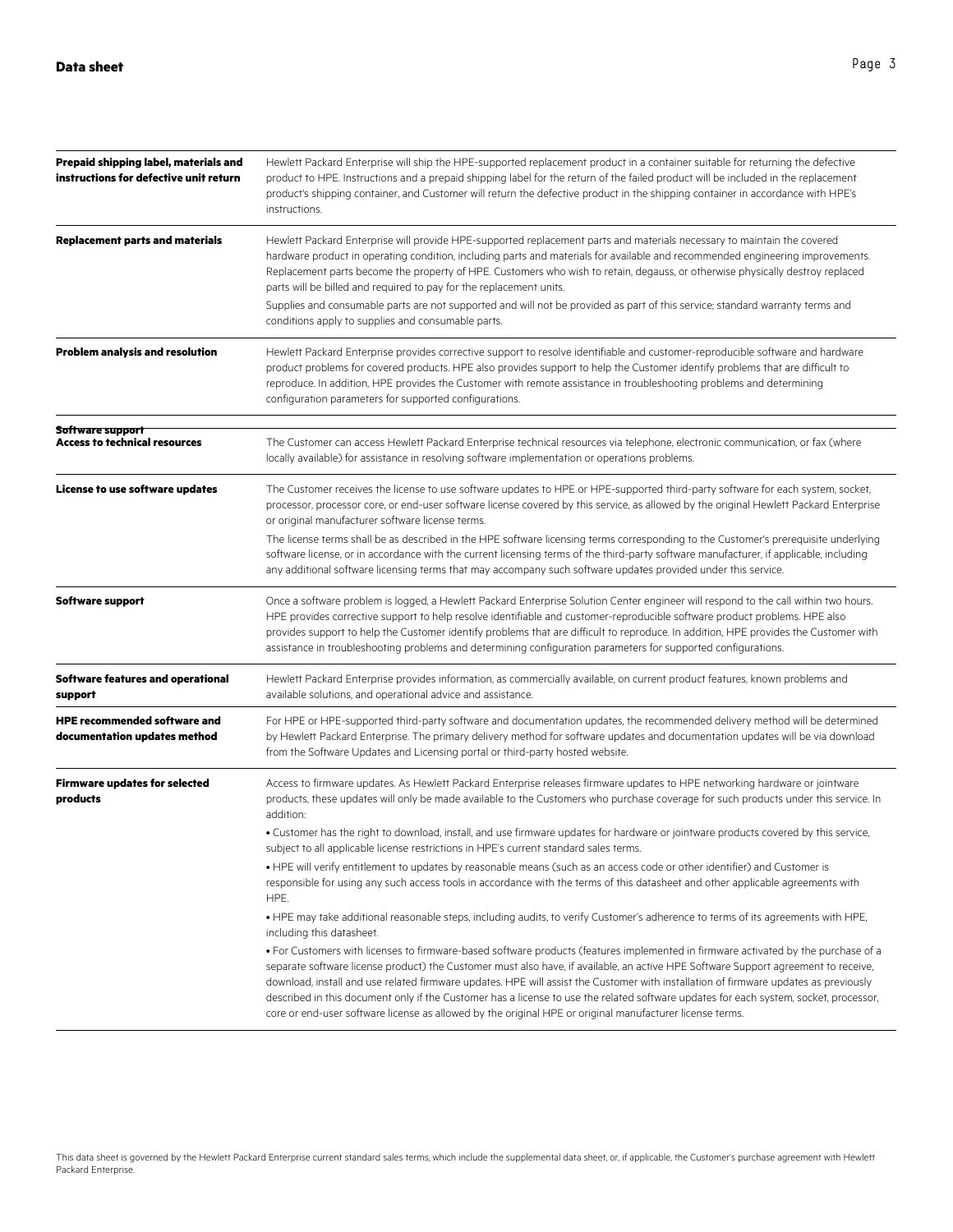#### **Table 2. Service-level options**

| Not all service-level options are available on all products. The service-level options the Customer has chosen will be specified in the Customer's contract documentation. |                                                                                                                                                                                                                                                                                                                                                                                                                                                                                                                                                                                                                                                                                                                                                              |  |
|----------------------------------------------------------------------------------------------------------------------------------------------------------------------------|--------------------------------------------------------------------------------------------------------------------------------------------------------------------------------------------------------------------------------------------------------------------------------------------------------------------------------------------------------------------------------------------------------------------------------------------------------------------------------------------------------------------------------------------------------------------------------------------------------------------------------------------------------------------------------------------------------------------------------------------------------------|--|
| Option                                                                                                                                                                     | <b>Delivery specifications</b>                                                                                                                                                                                                                                                                                                                                                                                                                                                                                                                                                                                                                                                                                                                               |  |
| <b>HPE Foundation Care 4 hr Exchange</b>                                                                                                                                   | Service is available 24 hours per day, Monday through Sunday, including HPE holidays. Replacement hardware for covered products<br>will be delivered within four hours of a call being logged received and acknowledged by HPE. All hardware product replacement<br>delivery times are subject to local availability. Contact a local Hewlett Packard Enterprise sales office for detailed information on<br>service availability.                                                                                                                                                                                                                                                                                                                           |  |
| <b>HPE Foundation Care NBD Exchange</b>                                                                                                                                    | Service is available 24 hours per day, Monday through Sunday, including HPE holidays. For calls received before 2:00 p.m. local time,<br>HPE standard business days, excluding HPE holidays, HPE will ship a replacement product to the Customer's site for delivery on the<br>next business day after the service request has been received and acknowledged by HPE. Service calls received after 2:00 p.m. will<br>be logged the next business day and serviced within the following business day. Delivery time may vary based on geographic<br>location. All hardware replacement product delivery times are subject to local availability. Contact a local Hewlett Packard Enterprise<br>sales office for detailed information on service availability. |  |

### **Service limitations**

Hewlett Packard Enterprise retains the right to determine the final resolution of all service requests.

Activities such as, but not limited to, the following are excluded from this service:

- Services required due to failure of the Customer to incorporate any system fix, repair, patch, or modification provided to the Customer by Hewlett Packard Enterprise
- Services that, in the opinion of Hewlett Packard Enterprise, are required due to unauthorized attempts by non-HPE personnel to install, repair, maintain, or modify hardware, firmware, or software
- Operational testing of applications, or additional tests requested or required by the Customer
- Services required due to failure of the Customer to take avoidance action previously advised by Hewlett Packard Enterprise
- Services that, in the opinion of Hewlett Packard Enterprise, are required due to improper treatment or use of the product
- Backup, recovery, support of other software, and data
- Installation of any customer-installable firmware and/or software updates
- Installation of replacement product
- Any services not clearly specified in this document
- Non-HPE devices

#### **Software Support:**

Software updates are not available for all software products. When this service feature is not available, it will not be included in this service.

For some products, software updates include only minor improved features. New software versions must be purchased separately.

#### **Travel zones**

Travel zones will apply to courier only.

Courier travel zones and charges, if applicable, may vary in some geographic locations.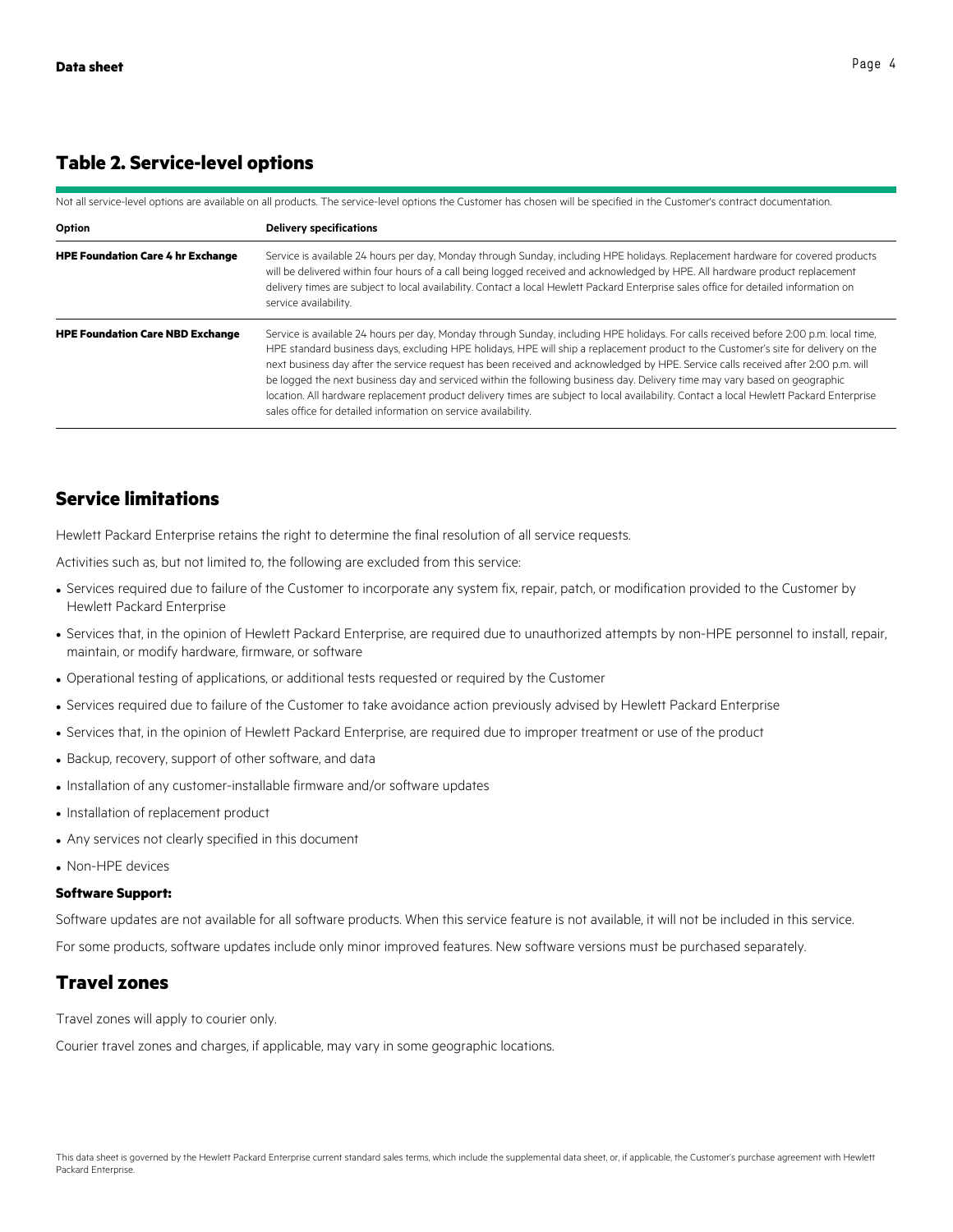Response times to sites located more than 100 miles (160 km) from an HPE designated support hub will have modified response times for extended courier travel, as shown in the table below.

#### **Next Business Day Hardware Exchange response times**

| Distance from primary HPE support office | Next-day response time service level                              |
|------------------------------------------|-------------------------------------------------------------------|
| 0-100 miles (0-160 km)                   | Next coverage day                                                 |
| 101-200 miles (161-320 km)               | 1 additional coverage day                                         |
| 201-300 miles (321-480 km)               | 2 additional coverage days                                        |
| More than 300 miles (480 km)             | Established at time of order and subject to resource availability |

#### **4-Hour Hardware Exchange response times**

| Distance from primary HPE support office | 4-hour response time                                              |
|------------------------------------------|-------------------------------------------------------------------|
| 0-100 miles (0-160 km)                   | 4 hours                                                           |
| 101-200 miles (161-320 km)               | 8 hours                                                           |
| 201-300 miles (321-480 km)               | Established at time of order and subject to resource availability |
| More than 300 miles (480 km)             | Established at time of order and subject to resource availability |

#### **Prerequisites**

To be eligible to purchase this service for HPE Networking products, the Customer must be properly licensed to use a currently supported revision of the software at the time the support agreement coverage begins; otherwise, additional charges may be applied to bring the Customer into service eligibility.

If the Customer has licenses to firmware-based software products (features implemented in firmware activated by the purchase of a separate software license product) or licensed firmware, then the Customer must also have, if available, an active Hewlett Packard Enterprise Foundation Care Support agreement for that product to receive, download, install, and use related firmware updates. HPE will provide, install, or assist the Customer with the installation of firmware updates as previously described in this document only if the Customer has the license to use the related software updates for each system, socket, processor, processor core, or end-user software license as allowed by the original HPE software license terms.

# **Service eligibility**

HPE Foundation Care Exchange must be purchased for each HPE Networking product in the Customer's environment that requires this level of support

To be eligible to purchase this service for HPE Networking products, the Customer must be properly licensed to use a currently supported revision of the software at the time the support agreement coverage begins; otherwise, additional charges may be applied to bring the Customer into service eligibility.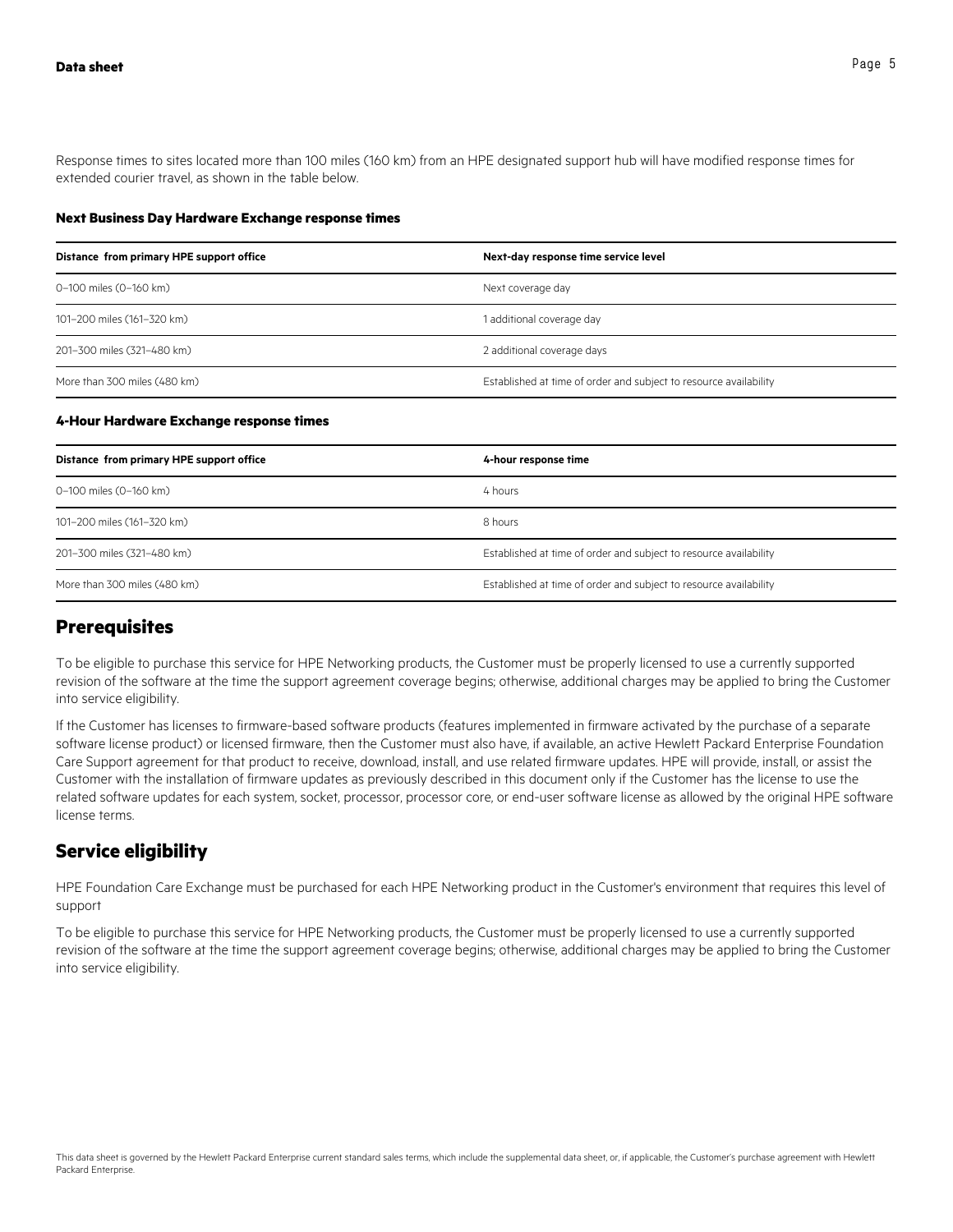#### **Customer responsibilities**

The Customer must retain and provide to Hewlett Packard Enterprise upon request all original software licenses, upgrade license agreements, and license keys.

If the Customer does not act upon the specified Customer responsibilities, at HPE's discretion, HPE or the Hewlett Packard Enterprise authorized service provider will i) not be obligated to deliver the services as described, or ii) perform such service at the Customer's expense at the prevailing time and material rates.

The Customer must provide accurate and complete information in a timely manner as required for Hewlett Packard Enterprise to perform the services. The Customer must also provide accurate and complete shipping information in a timely manner as required by HPE to deliver the replacement product.

Upon Hewlett Packard Enterprise request, the Customer will be required to support HPE's remote problem resolution efforts. The Customer will:

- Start self-tests and install and run other diagnostic tools and programs
- Install customer-installable firmware updates and patches
- Provide all information necessary for Hewlett Packard Enterprise to deliver timely and professional remote support and to enable HPE to determine the level of support eligibility
- Perform other reasonable activities to help Hewlett Packard Enterprise identify or resolve problems, as requested by HPE

The Customer is responsible for installing, in a timely manner, critical customer-installable firmware updates, as well as Customer Self Repair parts and replacement products delivered to the Customer.

The Customer agrees to pay additional charges if the Customer requests that Hewlett Packard Enterprise install customer-installable firmware updates or patches. Any additional charges to the Customer will be on a time and materials basis, unless otherwise previously agreed in writing by HPE and the Customer.

In addition, the Customer will:

- Take responsibility for registering to use the Hewlett Packard Enterprise or third-party vendor's electronic facility in order to access knowledge databases, to obtain product information; HPE will provide registration information to the Customer, as required; additionally, for certain products, the Customer may be required to accept vendor-specific terms for use of the electronic facility
- Retain, and provide to Hewlett Packard Enterprise upon request, all original software licenses, license agreements, license keys, and subscription service registration information, as applicable for this service
- Take responsibility for acting upon software product updates and obsolescence notifications received from the HPE Support Center
- Be responsible for all data backup and restore operations
- Adhere to the licensing terms and conditions as stated by the original software manufacturer or sales agent
- Use all software products in accordance with current Hewlett Packard Enterprise software licensing terms corresponding to the Customer's prerequisite underlying software license, or in accordance with the current licensing terms of the third-party software manufacturer, if applicable, including any additional software licensing terms that may accompany such software updates provided under this service

If required by Hewlett Packard Enterprise, the Customer or Hewlett Packard Enterprise Authorized Representative must activate the hardware product to be supported within ten (10) days of purchase of this service, using the registration instructions within the support services or the email document provided by HPE, or as otherwise directed by HPE. In the event that a covered product changes location, activation and registration (or a proper adjustment to existing HPE registration) is to occur within ten days of the change.

The Customer is responsible for the security of the Customer's proprietary and confidential information. The Customer is responsible for properly sanitizing or removing data from products that may be replaced and returned to Hewlett Packard Enterprise as part of the repair process to ensure the safeguarding of the Customer's data. For more information on Customer responsibilities, including those outlined in HPE's Media Sanitization Policy and Media Handling Policy for Healthcare Customers, go to www.hpe.com/mediahandling.